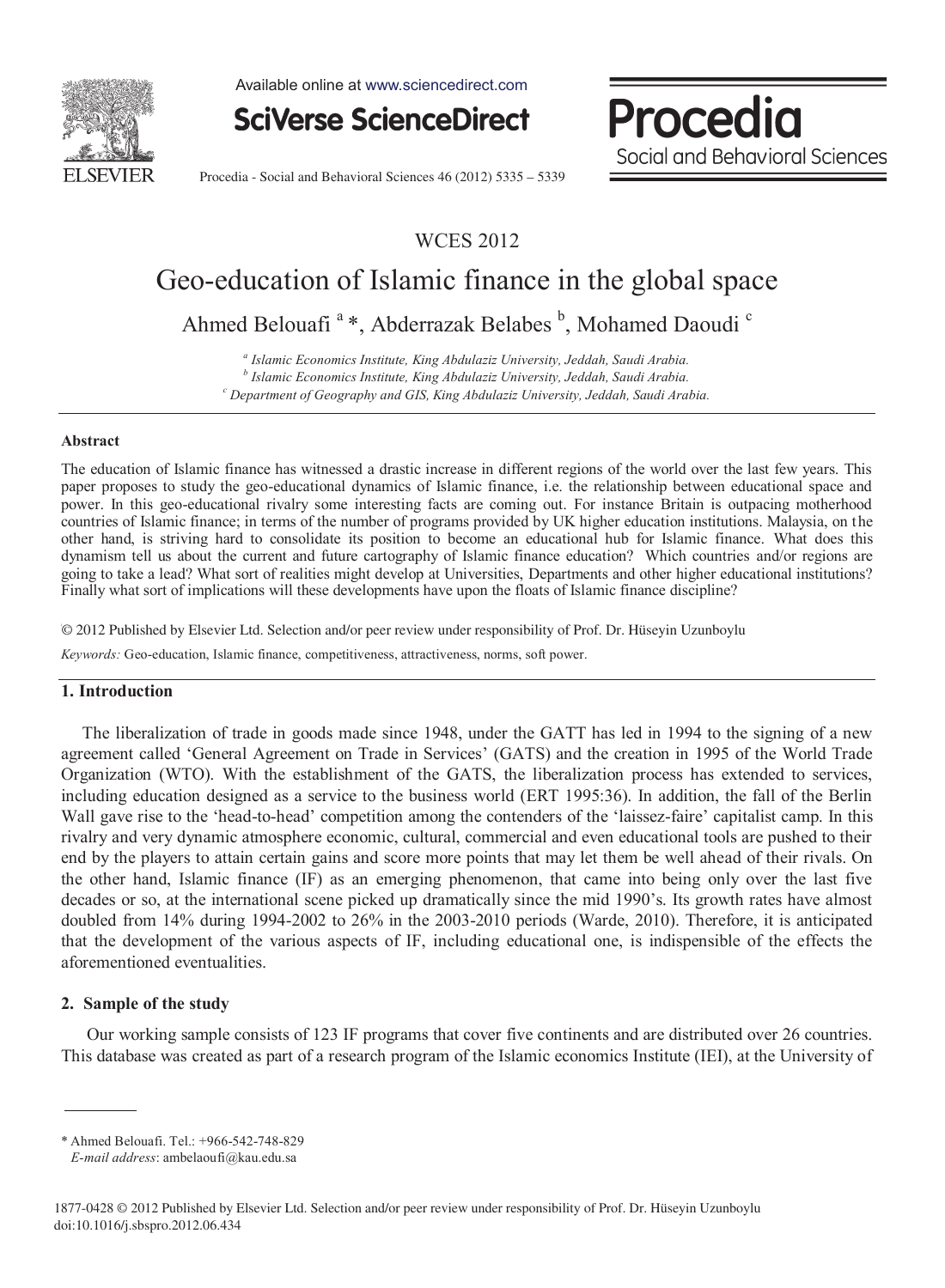King Abdulaziz, dedicated to exploring various aspects of IF higher education. The sample has expanded since our last survey (Belouafi & Belabes, 2011). All graphs and analyses that follow are built with reference to this database.

## **3. Geoeducation of Islamic Finance**

The geo-education explores the relationship between power and space; a virtual space in the sense that its borders keep constantly changing. The object of geo-education is the international educational flows and interactions of their actors reported to their ability to influence, persuade and/or attract. The interest of the geo-educational approach (GEA) is to distinguish between territorial attractiveness (A) and external competitiveness (C) with their respective weightings  $\alpha$  and  $\beta$ .

$$
GEA = \{\alpha C, \beta A
$$

 In the combinational analysis, the interaction between these two variables induced four possible cases (Table 1); zero denoting to the absence of the variable, and one denoting to its existence.

| <b>Table 1</b> – Combinational analysis of IF Education |          |                  |                                                                                                                                                                                                 |
|---------------------------------------------------------|----------|------------------|-------------------------------------------------------------------------------------------------------------------------------------------------------------------------------------------------|
| Cases                                                   | A        | C                | Corresponding Countries                                                                                                                                                                         |
| Case 1                                                  | $\theta$ | $\theta$         | Rest of the world                                                                                                                                                                               |
| Case 2                                                  | $\Omega$ |                  | USA, Netherlands, Canada                                                                                                                                                                        |
| Case 3                                                  |          | $\left( \right)$ | Pakistan, Jordan, Bahrain, Indonesia, Kuwait, Syria, Sudan, Brunei, Qatar, Algeria,<br>India, Saudi Arabia, Yemen, Egypt, Tunisia, Morocco, Senegal, Italia, Switzerland,<br>Belgium, Australia |
| Case 4                                                  |          |                  | UK, Malaysia, UAE, France                                                                                                                                                                       |

 It is clear from the above table vast majority of the countries that have some activities in IF education falls in case 3, and this category is dominated by Muslim and Arab countries relying mainly on the A variable. On the other hand, advanced countries that are coming late to the race are relying upon the C variable. Will this pattern indicate that the prestigious image and the well established infrastructure that educational institutions have in these countries work in their favor to have more space in the IF education field?

### **4. Educational Attractiveness**

In this study, the educational attractiveness of a country is defined as its ability to attract the higher education courses to its territory. In this competition, each country tries to become "the hub" for IF education on a regional or may be the international level. Figure 1 shows a world map of the educational attractiveness in IF education. Asia comes in first position, followed by Europe, Africa and Australia. The American continent does not host an IF program yet in its higher education system.

Figure 1. Repartition of Educational Attractiveness in IF by continents